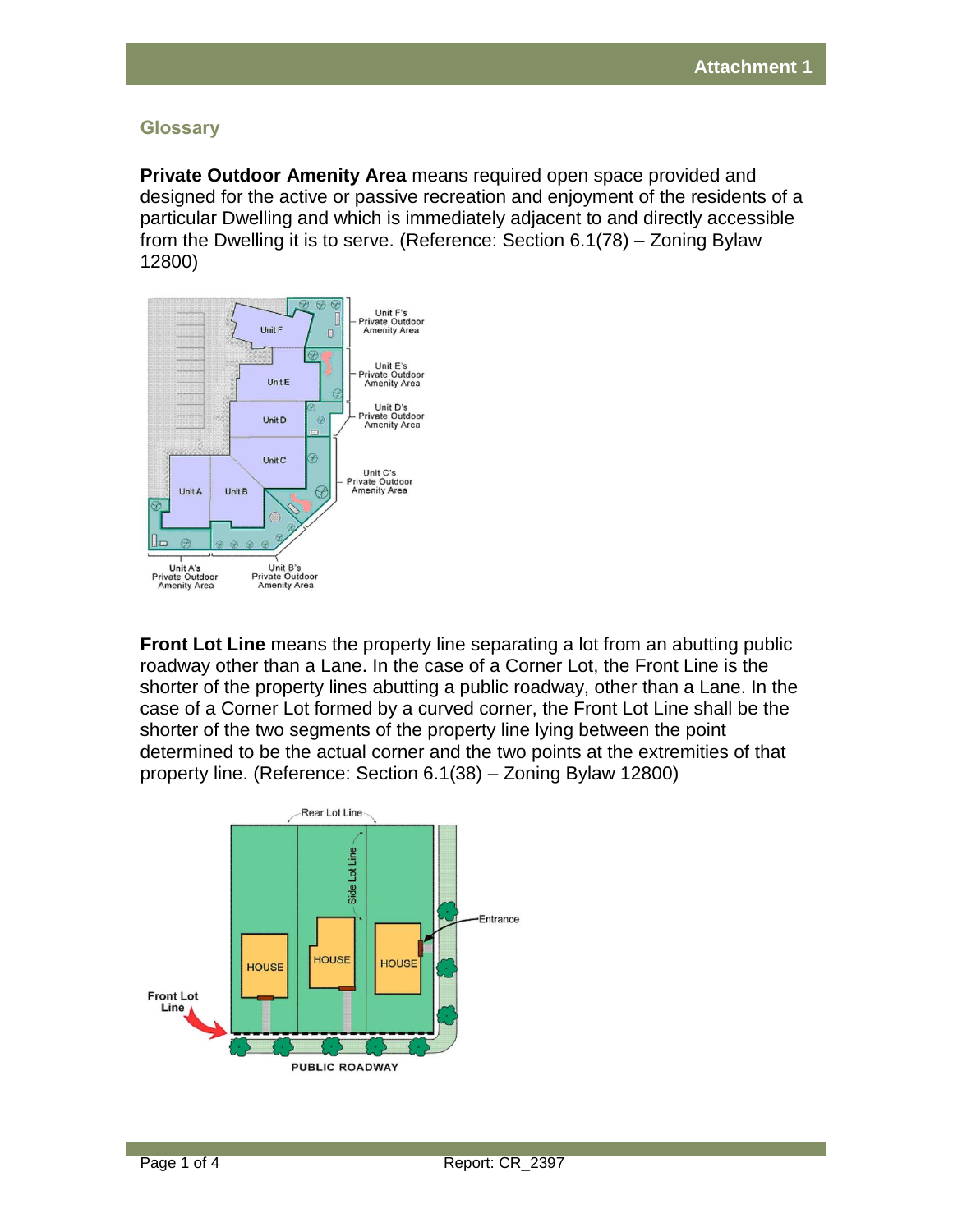**Front Setback** means the distance that a development or a specified portion of it, must be set back from a Front Lot Line. A Front Setback is not a Front Yard, Amenity Space or Separation Space. (Reference: Section 6.1(39) – Zoning Bylaw 12800)



**Rear Lot Line** means either the property line of a lot which is furthest from and opposite the Front Lot Line, or, where there is no such property line, the point of intersection of any property lines other than a Front Lot Line which is furthest from and opposite the Front Lot Line. (Reference: Section 6.1(81) – Zoning Bylaw 12800)

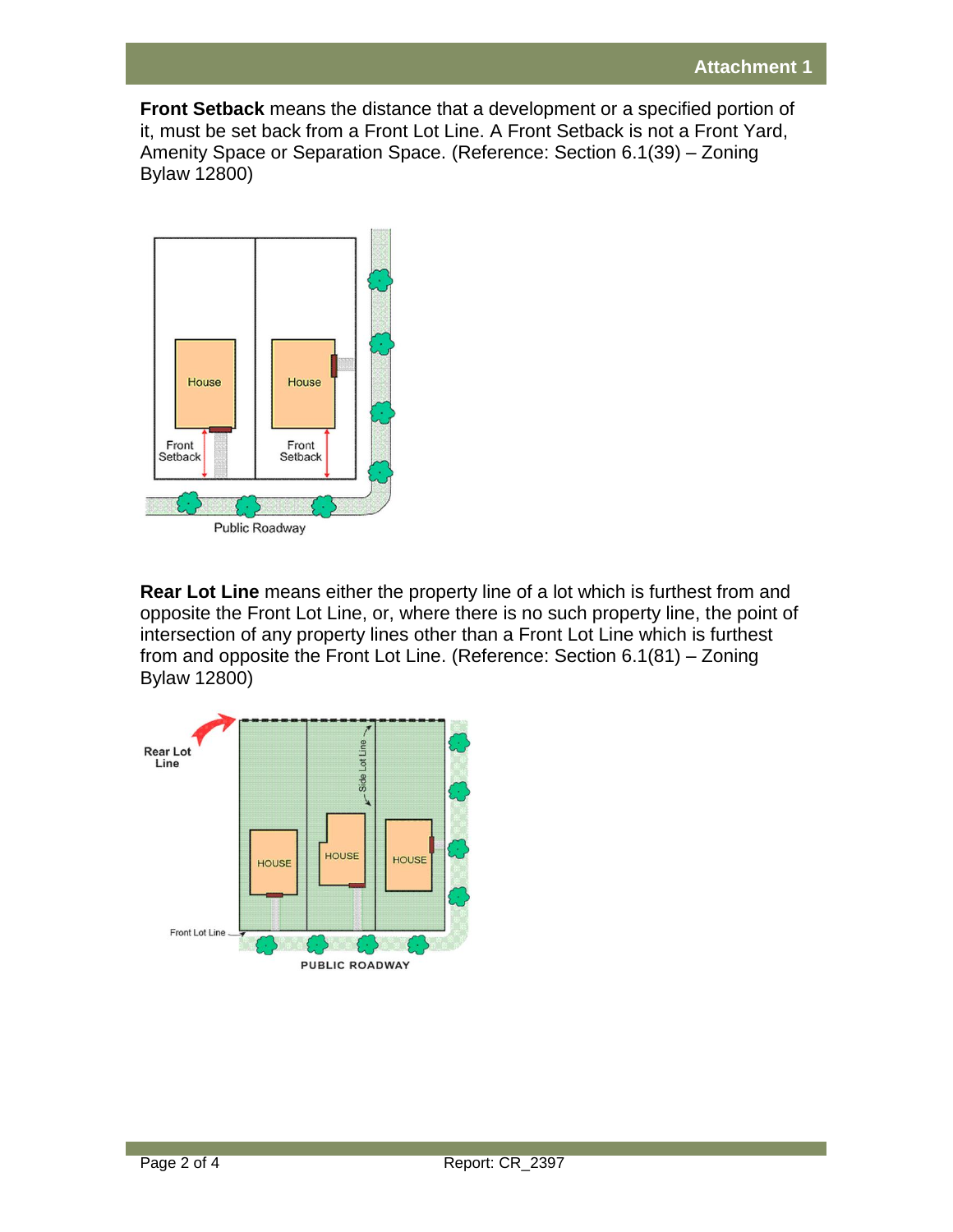**Rear Setback** means the distance that a development or a specified portion of it, must be set back from a Rear Lot Line. A Rear Setback is not a Rear Yard, Amenity Space or Separation Space. (Reference: Section 6.1(82) – Zoning Bylaw 12800)



**Side Lot Line** means the property line of a lot other than a Front Lot Line or Rear Lot Line. (Reference: Section 6.1(89) – Zoning Bylaw 12800)